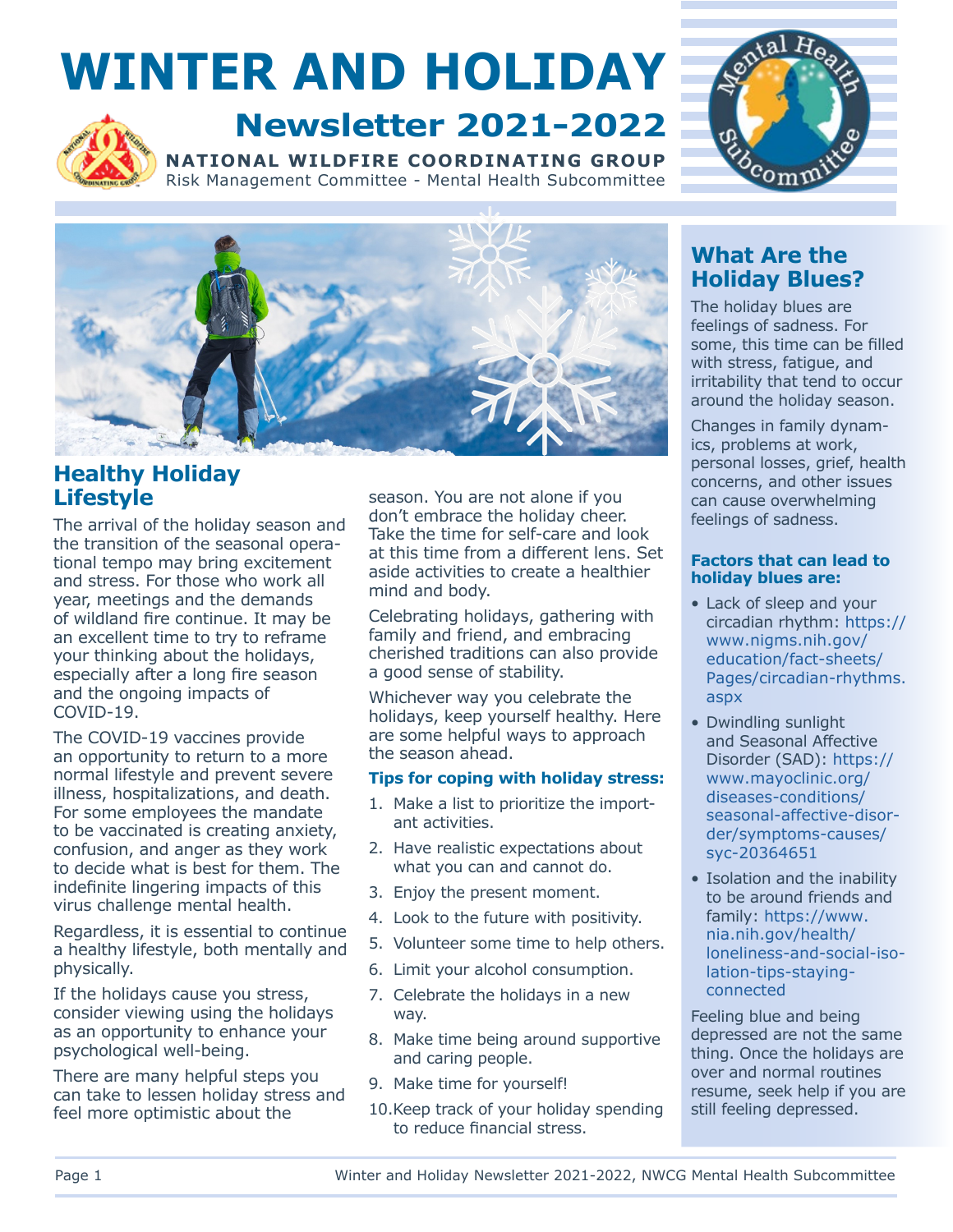## **Adapting to Social Norms and Expectations and Holiday Blues cont.**<br>Transitioning back to our family and society norms and expectations is

Transitioning back to our family and society norms and expectations is<br>
often difficult once the fire season slows down and we reintegrate. As we<br>
take time away from work and enjoy time off, we may be separated from<br>
our

Some may feel a sense of isolation, even though family and friends that you were not present surround you. Many friends and family don't understand where you have most of the year or you find been and what you have experienced over the past few months. Be patient yourself alone this holiday with yourself – and with them. Recognize this is a typical reintegration stressor.

The holiday season may bring unwanted guests. Try to accept family shopping for presents members and friends as they are, even if they don't live up to your expec-<br>and navigating crowds tations. Try to set conversation boundaries, even if they are just yours. (especially during COVID-Before the gathering, identify your emotional triggers along with the people  $19$ ) can add to this stress. who tend to drain your energy. This can give you a better sense of direction But you are not alone.<br>once you walk into the room. Be respectful of friends and family struggling The feelings and emotions<br>be present at holiday gatherings this year and make plans to connect with<br>them in alternative ways. Set social distance boundaries that make you<br>comfortable as you navigate COVID-19 and return to

Be mindful of top-down authority. If guests are late for an engagement, it feelings of sadness are is probably not that big of a deal. Enjoy opportunities where you are not legitimate, and you are not required to be the decision-maker. Let someone else do it. The only person who may

Balancing the chaos of

not be looking forward to the holiday season.

### **Navigating COVID-19 and the Holidays**

Maybe COVID-19 gives you the easy excuse you desire for limiting yourself in social engagements, but if you are one who relishes the big gatherings, this year may be a difficult challenge. After a long season of engaging in fire activities some of us crave those holiday moments surrounded by friends and family and feeling normal. Now you see these events threatened by the presence of COVID-19. Maybe you have a conflict within family over vaccinations and it is causing strife. Keep in mind that you can use this time to engage in more meaningful connections and find ways to still stay connected.

Here are some guidelines to holiday gatherings:

- Stay home if you do not feel well or are at higher risk.
- Keep gatherings small. Take the time to choose your tribe of friends and family and hold smaller and more intimate gatherings. Take advantage of these close social moments to really enjoy and engage.
- Hold small gatherings outside if possible. Granted, that may be a challenge for some of us in 20-degree weather, but think outside the box and find ways to engage. Consider this your challenge for the winter season: create inventive ways to engage socially but responsibly. Maybe you and a small group of friends meet at a You-Cut-Christmas tree farm and pick out trees, or perhaps you bundle up with a fire pit and an outdoor movie.
- Encourage guests to bring their own drinks and food. This will benefit you, as the host, by taking off the pressure to provide food and beverages for your guest.